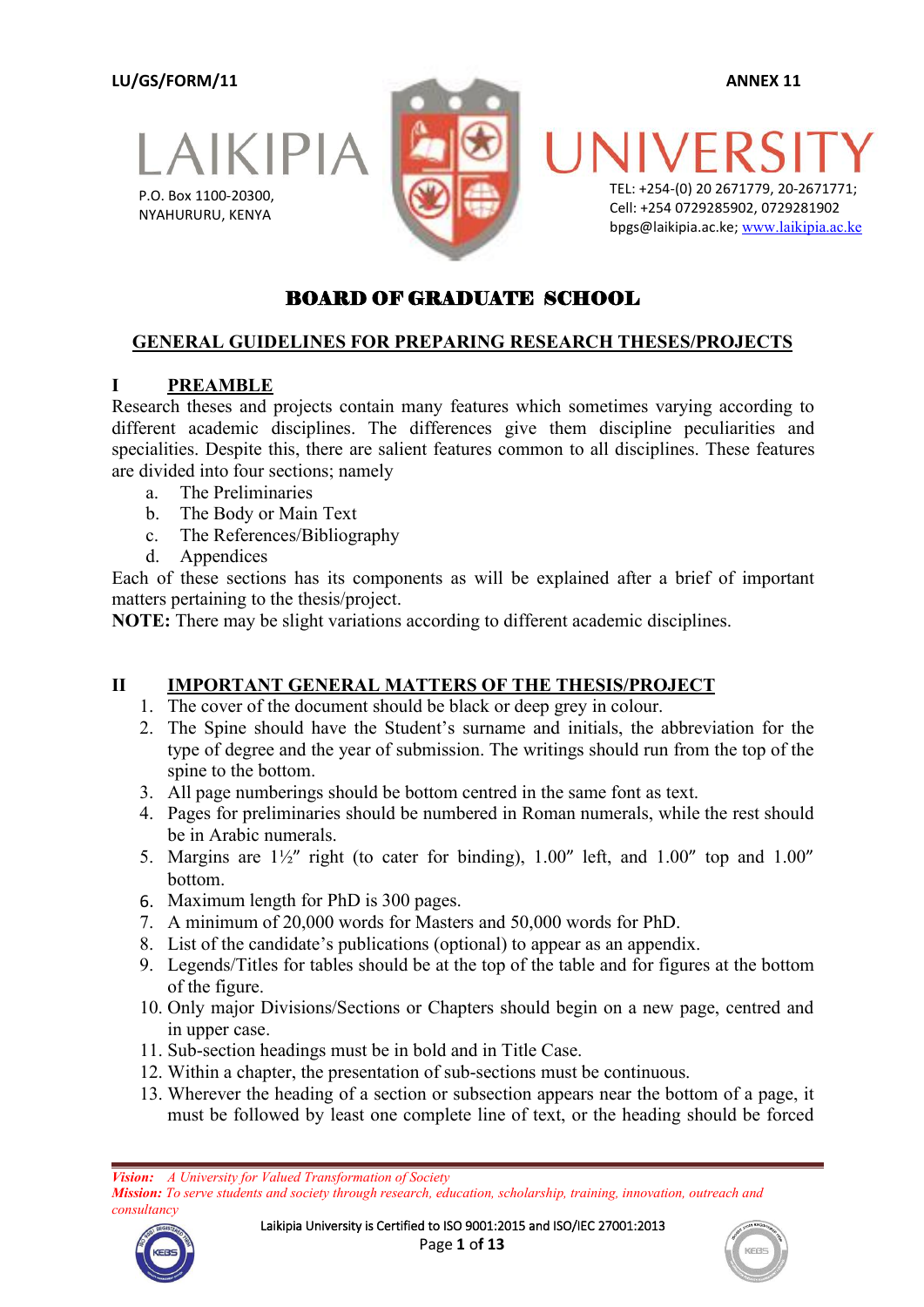to the top of next page. At the same time, avoid a lone sentence appearing at the top of a page (this guideline ensures that one avoids widows and orphans).

- 14. Paragraphing should be consistent throughout the thesis or project. Either leave space between paragraphs or indent between paragraphs. Spacing and indenting should not be used together.
- 15. One sentence paragraphs are unacceptable. A paragraph should have a minimum of five (5) sentences in case of simple sentences.
- 16. The Font Style and Font Size for the whole thesis shall be Times New Roman and Font Size 12, respectively.
- 17. The spacing should be 1.5 (apart from the Abstract where it is maintained as single space).
- 18. Detailed organization of the thesis/project varies among academic disciplines. However, the formatting of the text must be consistent throughout.

### **III A BRIEF OF DIFFERENT SECTIONS OF THE PROJECT/THESIS**

### **A Section One: The Preliminaries**

The preliminaries should be in Roman numbers and consist of the following:

- 1. Title Page
- 2. Declaration and Recommendation Page
- 3. Copy right Page.
- 4. Dedication Page (optional)
- 5. Acknowledgements Page
- 6. The Abstract.
- 7. Table of Contents
- 8. List of Tables
- 9. List of Figures
- 10. List of Acronyms and Abbreviations
- 11. Operational Definition of Terms

### **B Section Two: The Body or Main Text**

Before we look at the **various options of chapter organisations**, we look at basic rules on chapter layout.

### **Chapter Layout**

- 1. Only major divisions orchapters should begin on <sup>a</sup> new page and in uppercase.2. Within <sup>a</sup> chapter, the presentation of sub-sections must be continuous.
- 
- 3. Wherever the heading of a section or subsection appears near the bottom of a page, it must be followed by least one complete line of text, or the heading should be forced to the top of next page (this takes care of widows and orphans).
- 4. Detailed organization of the text varies according to various academic disciplines. However, the formatting of the text must be consistent throughout.

### **Options of Chapter Organisation**

There at two options in which chapters of a thesis/project can be organised. A candidate will choose any of the following two options.

## **OPTION ONE**

The main text comprises chapter one, chapter two, chapter three, chapter four and chapter five.

*Vision: A University for Valued Transformation of Society Mission: To serve students and society through research, education, scholarship, training, innovation, outreach and consultancy*



Laikipia University is Certified to ISO 9001:2015 and ISO/IEC 27001:2013 Page **2** o**f 13**

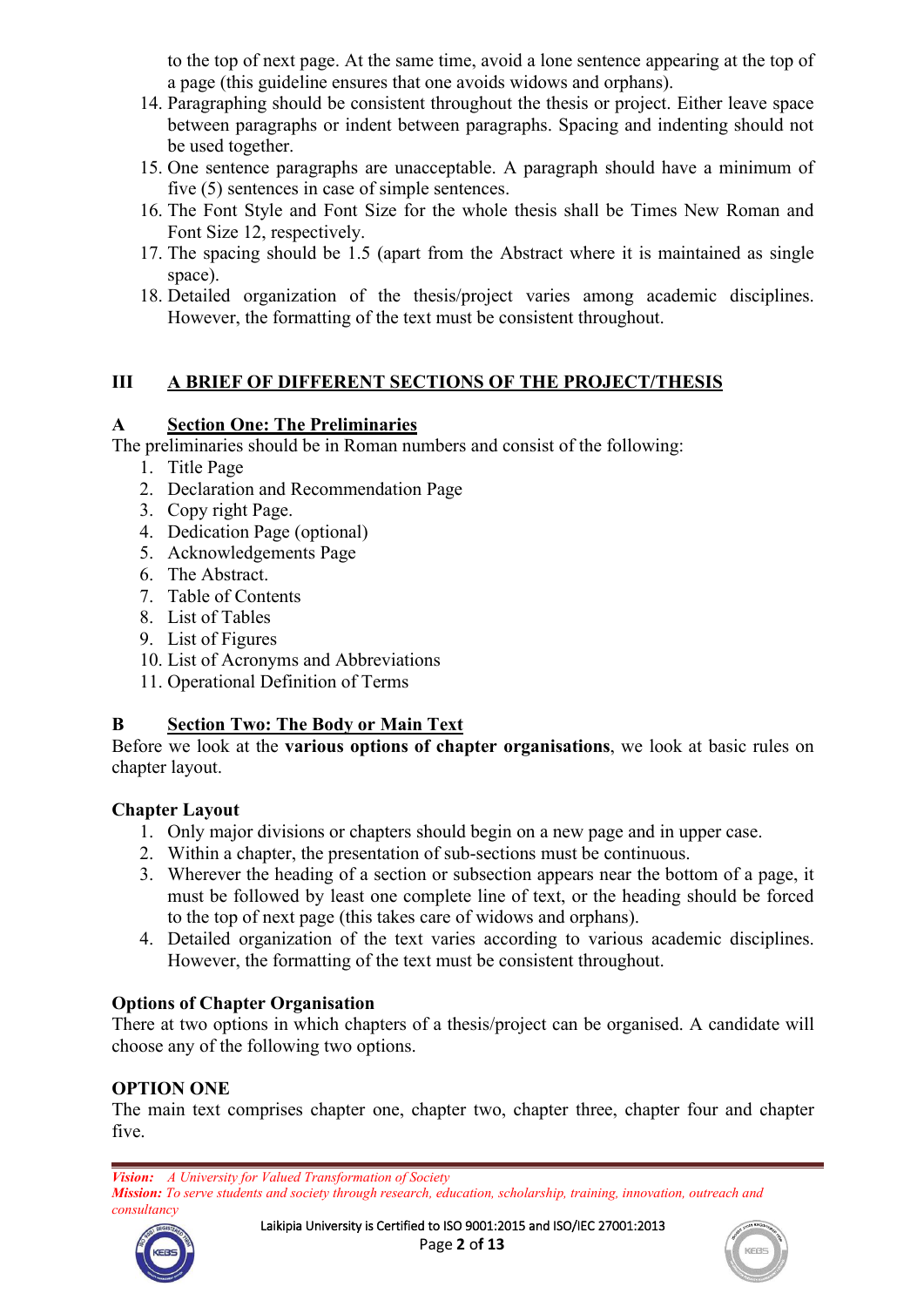### **1 Chapter One: Introduction**

- Background to the study/context of the study.
- Statement of the problem.
- Aims and objectives.
- Hypotheses/Research Premises/Research assumptions/Research questions.
- Justification/rationale/significance of the study.
- Scope and limitations.

## **2 Chapter Two: Literature Review**

- Introduction.
- **.** Literature reviewed
- Theoretical framework.
- Conceptual framework (if applicable).

## **3 Chapter Three: Research Methodology**

- Introduction.
- Research design.
- The study area.
- The target population.
- Methods of sampling/sampling procedures.
- Methods of data collection/research instruments.
- Methods of data analysis.
- Ethical considerations.

# **4 Chapter Four: Data Presentation/Analysis/Discussion of Findings**

In this chapter, you have the following sections:

- Introduction.
- Different sections depending on how you grouped them according to the objectives or research questions where you have data presentation, results, analysis and discussion.
- Summary and conclusions.

# **5 Chapter Five: Conclusion and Recommendations**

In this chapter, you have the following sections:

- Introduction.
- Summary of findings.
- Conclusions
- Recommendations.
- Suggestions for further research.

# **OPTION TWO**

- 1. Chapter One: Introduction; same as option 1.
- 2. Chapter Two: Literature review; same as option 1.
- 3. Chapter Three: Research methodology; same as option 1.
- 4. Chapters Four, Five, six, etc. These are organised according to topics, themes, experiments, or objectives. Each chapter should consist of a brief introduction, literature review as pertains to that section only, discussion and results.5. Final chapter on conclusion and recommendations; same asoption 1.
- 
- 6. Care must be taken under this option to avoid repetitions of literature already reviewed earlier.



Laikipia University is Certified to ISO 9001:2015 and ISO/IEC 27001:2013 Page **3** o**f 13**

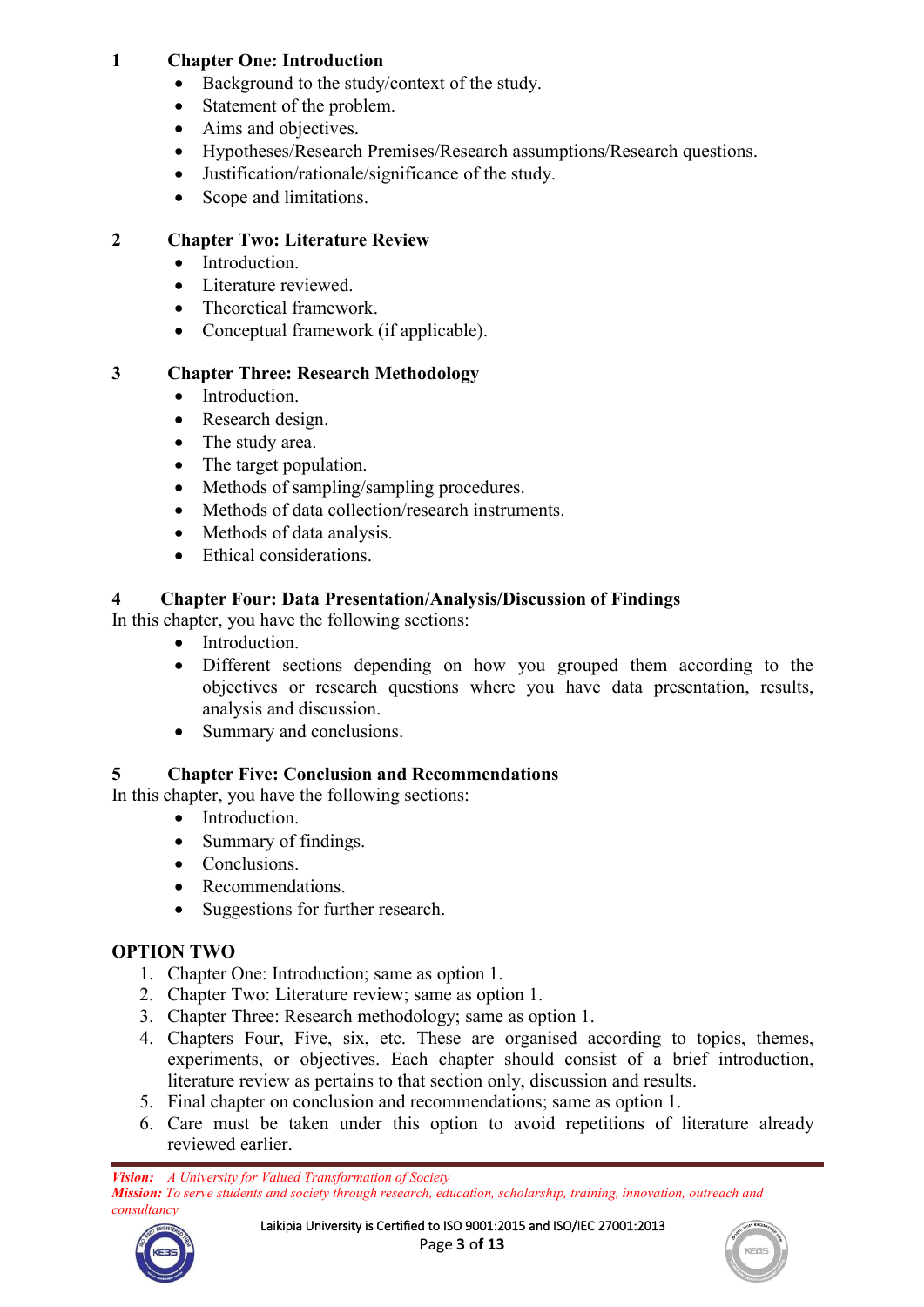### **C Section Three: References/Bibliography**

Read this further down in the detailed explanations of the thesis or project.

### **D Section Four: Appendices**

Read this further down in the detailed explanations of the thesis or project.

#### **IV DETAILED EXPLANATIONS AND DESCRIPTION OF DIFFERENT SECTIONS OF THE THESIS OR PROJECT**

The following is the suggested content outline that should be adopted or modified to suit individual academic disciplines and their varying idiosyncrasies.

### **TITLE PAGE**

- 
- 1. The title should be at the top, centred and in upper case.<br>2. It should be short, precise, concise and clear, and usually ranging between seven (7) and twenty (20) words.
- 3. It should relate to the subject matter of the proposal and be well contextualised to reflect the contents of the proposal.
- 4. It should not contain redundancies such as 'a study of…..or 'an investigation of……
- 5. Abbreviations should not appear in the title.
- 6. Scientific names should be in italics.
- 
- 7. The title should be 'captivating' or capturing the reader's attention at <sup>a</sup> glance.8. The title should be followed by the name of the researcher. Full names should be used, and initials avoided.
- 9. The student's registration number should not be included in the title page.
- 10. The rubrics are written after the student's name as follows: 'A Thesis submitted to the Graduate School in Partial Fulfilment of the Requirements for the Conferment of the Degree ---- (Name of Degree and Name of Discipline) of Laikipia University. The rubrics should be written in Title case.
- 11. Finally, the month and the year of presentation/submission must be indicated.

# **DECLARATION AND RECOMMENDATION**

- 
- 1. This should be on its own page at the top, centred and in upper case.2. This page has two sections: the Declaration and Approval, which will usually be written in title case.
- 3. In the Declaration section, the researcher/student/candidate confirms that the work is original and has not been presented before.
- 4. This is followed by the Recommendation section where the supervisor(s) declare that the work has been presented with their approval.

## **DEDICATION**

The dedication should be on its own page at the top, centred and in upper case. This is a concise and precise statement. The author of the thesis may wish to dedicate the thesis to person(s) of their choice that could have inspired them directly or indirectly to the accomplishment of the thesis.

## **ABSTRACT**

- 1. The abstract should be on its own page and have the title 'abstract' at the top and should be in upper case and centred.
- 2. An abstract is a synopsis or concise summary of the thesis/project.

*Vision: A University for Valued Transformation of Society*

*Mission: To serve students and society through research, education, scholarship, training, innovation, outreach and consultancy*



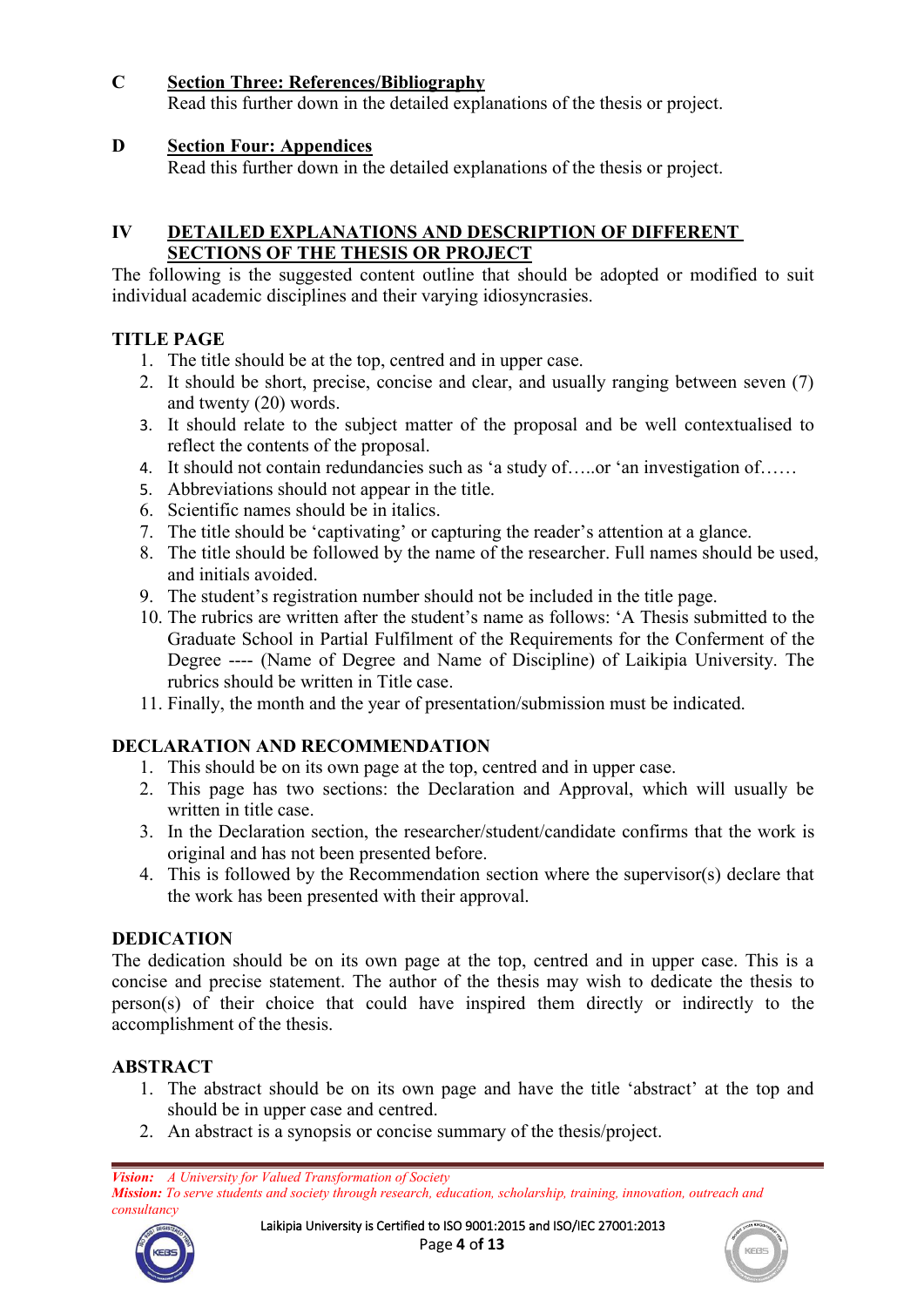- 3. It is a well-developed single paragraph and should not exceed 500 words in length.
- 4. It must be fully self-contained and make sense by itself, without further reference to outside sources or to the thesis/project.
- 5. The abstract should not be on more than one page.
- 6. The spacing should be single.
- 7. There should be no quotations or references in it.
- 8. If the work is not in English, the student should provide an English translation of the abstract.
- 9. The function of the abstract is to outline briefly *all* parts of the thesis/project. It highlights key content areas, the research purpose, the relevance or importance of the work, objectives of the study, target population, sampling technique and sample size, instruments, data type, data source, data collection, data processing and analysis, key findings and recommendations and the expected main outcomes.

### **TABLE OF CONTENTS**

- 1. It should be on its own page and have the title 'Table of Contents' at the top, in upper case and centred.
- 2. This page serves as a synopsis of the structure pattern of the proposal.
- 3. All major sections (chapter level headings) including bibliography/references, and appendices must be included.
- 4. The headings as listed in the Table of Contents must be worded exactly as they appear in the body of proposal.
- 5. The wording and presentation (i.e. capitalization, special fonts and chapters, etc.) used for all entries in the table of contents must match exactly that which is used in the text.

6. The chapter titles should be in caps and bold.

**NOTE:** Using a computer generated Table of Contents will help sort out most of the issues mentioned in numbers 3, 4, and 5

## **LIST OF TABLES**

- 1. It should be on its own page and have the title 'List of Tables' at the top, in upper case and centred.
- 2. The tables should be numbered (for instance, Table 4.1 which indicates that it is table I in chapter 4) as they appear in the body of the thesis.
- 3. The tables should have exact titles and the page numbers where they are found in the body of the thesis.

## **LIST OF FIGURES**

- 1. It should be on its own page and have the title 'List of Figures' at the top, in upper case and centred.
- 2. The figures should be numbered (for instance, figure 4.1 which indicates that it is figure I in chapter 4) as they appear in the body of the thesis.
- 3. The figures should have exact titles and the page numbers where they may be found in the body of the thesis.
- 4. The figures may include graphs, photographic illustrations, maps, and drawings.

## **ACRONYMS AND ABBREVIATIONS**

- 1. It should be on its own page and have the title 'Acronyms and abbreviations' atthe top and should be in upper case and centred.
- 2. All acronyms and abbreviation for scientific terms used in the report are listed on this page and their full interpretations given and the units where appropriate.

*Vision: A University for Valued Transformation of Society Mission: To serve students and society through research, education, scholarship, training, innovation, outreach and consultancy*



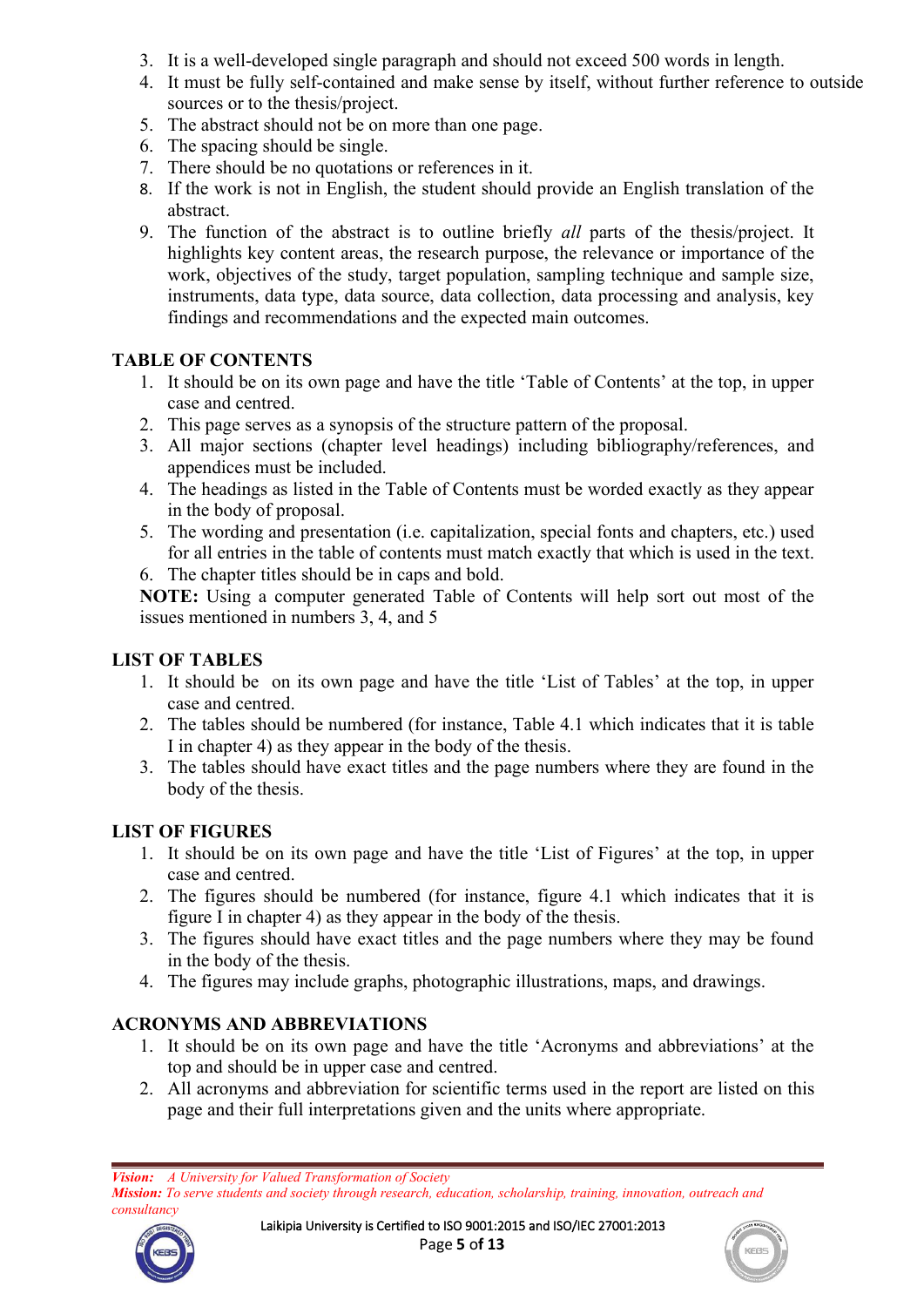### **OPERATIONAL DEFINITION OF TERMS**

- 1. It should be on its own page and have the title at the top, in upper case and centred.
- 2. Terms which are used in the text and are not obvious should be defined. Even though these terms may be used differently in various literatures, the researcher needs to say how they are operationalized in their study.
- 3. The terms should be arranged in alphabetical order.

## **CHAPTER ONE: INTRODUCTION**

## **1.1: Background tothe Study/Context of the Study**

- 1. You will pick either Background to the Study or Context of the Study depending on your discipline.
- 2. This should be brief and clear to give the reader an overview/insight of the work. It is a general background information about the topic in perspective and provides a clear description of the background information/situation to the problem. The background gives a global perspective of the problem, followed by the local scenario. It also explains the target group in the study.
- 3. The background provides critical definitions to orient the reader.
- 4. This background is intended to arouse the reader's interest in the study. This is either a scenario that culminates in provoking or creating the reader's curiosity or urge to study the current subject or the historical development of whatever nature; whether scientific, sociological, economical issues, policy issues, etc., which have necessitated the study.
- 5. The background to the study should indicate the researcher' points of entry into the proposed research aligned to the objectives.
- 6. A well laid down context or background to the problem brings about a sound understanding of the problem since it includes information on the problem area and major research gaps in terms of policy and development issues related to the research.
- 7. It must be ensured that the background to the study or context of the study is relevant to what the study is about.
- 8. The background should be approximately two pages for a Master's degree thesis/project and about 4-6 pages for a PhD thesis.
- 9. The best practice is to write the introduction last after all the other chapters have been completed. This way it captures what the research has actually done. It differs significantly from the introduction for a proposal as it captures what the actual research involved.

# **1.2: Statement of the Problem**

- 1. The statement of the problem is the core of any research project.
- 2. The problem must be clearly stated to stand out conspicuously, unequivocally and in a focused manner.
- 3. Present the problem explicitly and elaborately. You need to clarify and delineate it. Specify the nature of the problem and if necessary, limit the scope of the investigation.
- 4. The problem should be derived from background information to illustrate connectivity.
- 5. Indicate why and how it is a problem.
- 6. The statement of the problem should clearly show the knowledge gap that the research intends to address and close.
- 7. It deals with observed situations and behaviour to which answers are not readily available and the present study seeks to find answers.
- 8. It is stated in one paragraph and should be clear and to the point.

*Vision: A University for Valued Transformation of Society Mission: To serve students and society through research, education, scholarship, training, innovation, outreach and consultancy*



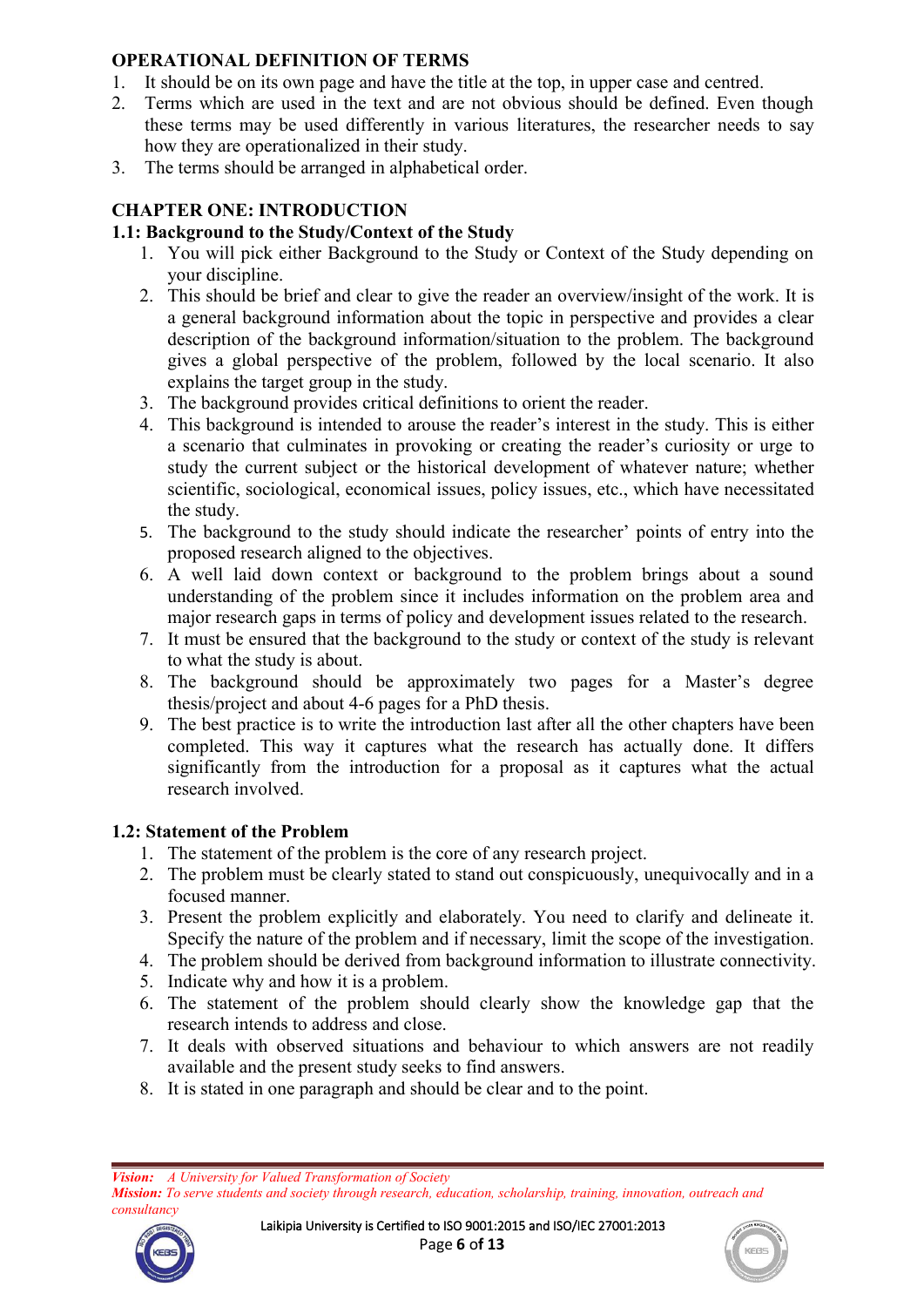- 9. Since the statement of the problem is stated from the point of view of the researcher, his/her voice should be clear and there should therefore be no quotations and citations in it.
- 10. Relevant questions to be answered here include:
	- a) What exactly is the problem to which you are trying to contribute a solution? .
	- b) How and why is this problem? What are the current adverse consequences of the problem? What are the impacts of the problem? What are likely to be the consequences of this problem if a solution for it is not sort for now? In other words, why is it important to address the problem?

## **1.3: Aim and Objectives**

Many people use aim (also referred to as the general or main objective) and objectives as a cliché, and they never distinguish between aims and objectives. They are different.

- 1. The AIM (general or main objective) is the intention or purpose of the study: what one wished *to do*. A good practice is to let the aim resonate with the topic/title aswell as with the statement of the problem. It is also a statement of the main associations and relationships that you sought to discover or establish.The AIM is thus a general statement of what the researcher set out *to do* in order to solve a problem.
- 2. The SPECIFIC OBJECTIVES are what one wished to *achieve.* The objectives are *specific statements* of what the researcher wanted to achieve after the investigation.
- 3. They are specific questions the researcher addressed him/herself to.
	- a) The objectives are the specific aspects of the topic that you wanted to investigate within the main framework of your study.
	- b) They should be related to the general aim or general objective.
	- c) They are the concrete issues in the research that are directly addressed by the methodology and which are followed in order to achieve the general objective.
	- d) Ensure that each objective contains only one aspect of the study and is in line with the variables that are linked to the phenomenon being investigated.
	- e) Ensure that the objectives have <sup>a</sup> logical flow from one to the other.f) Use action-oriented words orverbs when writing your objectives.
	-
	- g) The objectives must BE SMART.

**NOTE:** The way the main aim (objective) and specific objectives are worded determines how your research is classified (e.g. descriptive, correlational, experimental, etc). Thus the wording of your objectives determines the type of research design you need to adopt to achieve them. Irrespective of the type of research, the objectives should be expressed in such a way that the wording clearly, completely and specifically communicates to your readers your intention.

# **1.4: Hypotheses/Research Questions/Research Premises/Research Assumptions**

You will be guided by your study focus, your type of research and possibly your discipline on whether to use Hypotheses/Research Premises/Research Assumptions OR Research Questions.

# **A Hypotheses /Premise/Assumptions**

- 1. A hypothesis is basically a guiding principal to an argument that leads to a final proved/proven or established conclusion. The hypothesis should be testable.<br>2. In the natural sciences and basically quantitative studies, the hypothesis should be
- measurable in the final stages.
- 3. In the social sciences and generally qualitative research where mostly the hypothesis is difficult to measure, the principle is an assumption, assertion or an issue taken for granted; hence the use of the names 'assumption', 'premise' and 'hypothesis'. In most

*Vision: A University for Valued Transformation of Society Mission: To serve students and society through research, education, scholarship, training, innovation, outreach and consultancy*



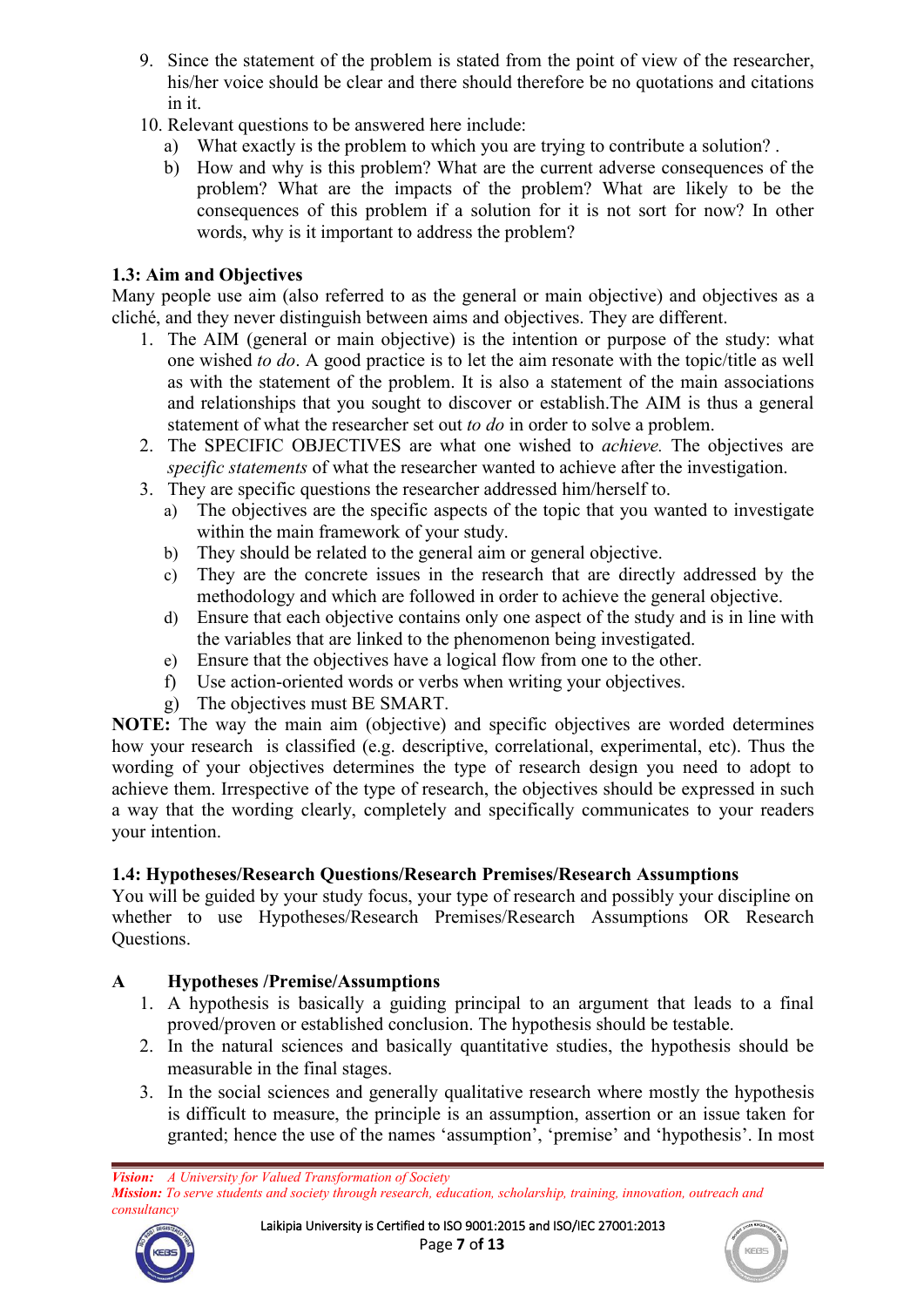of social science research, however, researchers have a huge preference for the use of Research Questions (see B in the next section for further explanation).

- 4. A thesis or project could have one or more premises/hypotheses/assumptions.
- 5. One common quality of the premises, especially in the social sciences, is that the principles can be confirmed true or disapproved.
- 6. The Hypotheses /Premise/Assumptions should be related to the objective of the study and be in line with the specific objectives and equal in number with them.

### **B Research Questions**

It is not necessary to have both research questions and hypotheses together in your proposal since both are related to the objectives. Thus the researcher needs to choose either hypotheses or research questions ( depending on the discipline and type of research).

- 1. Like objectives, research questions are very useful in eliciting the required data if properly structured and implemented.
- 2. The research questions should, therefore, be structured to bring clarity of what the question requires as well as the focus on relevance. Long and complicated questions do not achieve much.
- 3. The research questions should be related to the objective of the study and be in line with the specific objectives and equal in number with them.
- 4. The research questions should not attract yes/no answers.

### **1.5: Justification/Rationale/Significance of the Study (pick only one)**

- 1. This is a brief explanation of why your research topic is relevant and worthy of study and how it may make a significant contribution to the body of already existing research.
- 2. Statements are given here about the contributions of the research to the field for which it belongs, for instance, pedagogical, theoretical and the like. In short, the researcher explains how useful the study will be. How the findings will contribute to new knowledge? Who will benefit from the study and in what ways.

### **1.6: Scope/Limitations of the Study**

Scope and limitation are different and a distinction must be made. This section is therefore further sub-sectionalised into Scope (1.6.1) and Limitation (1.6.2).

## **A Scope**

- 1. In this section, the researcher gives statements about the area of the research and the extent to which this area will be covered by the study. How far does the study go in a particular field? Which aspects will one look at? Which areas will be covered? What is the depth? Highlight reasons for the choices you make.
- 2. The aspects that the research will not cover are also stated. Reasons why or why not can also be given.
- 3. Scope also covers the population to use and the type of sample. At each point, there must be justification for the choice (why).

## **B Limitation**

- 1. Every researcher must be aware of what else could have been done, but cannot be done in the current study.
- 2. The researcher should be able to identify the obstacles that may hamper the achievement of good results; for instance, in the nature of the design (an example may be in case of intelligence, how do you measure it? The limitations may be the

*Vision: A University for Valued Transformation of Society Mission: To serve students and society through research, education, scholarship, training, innovation, outreach and consultancy*



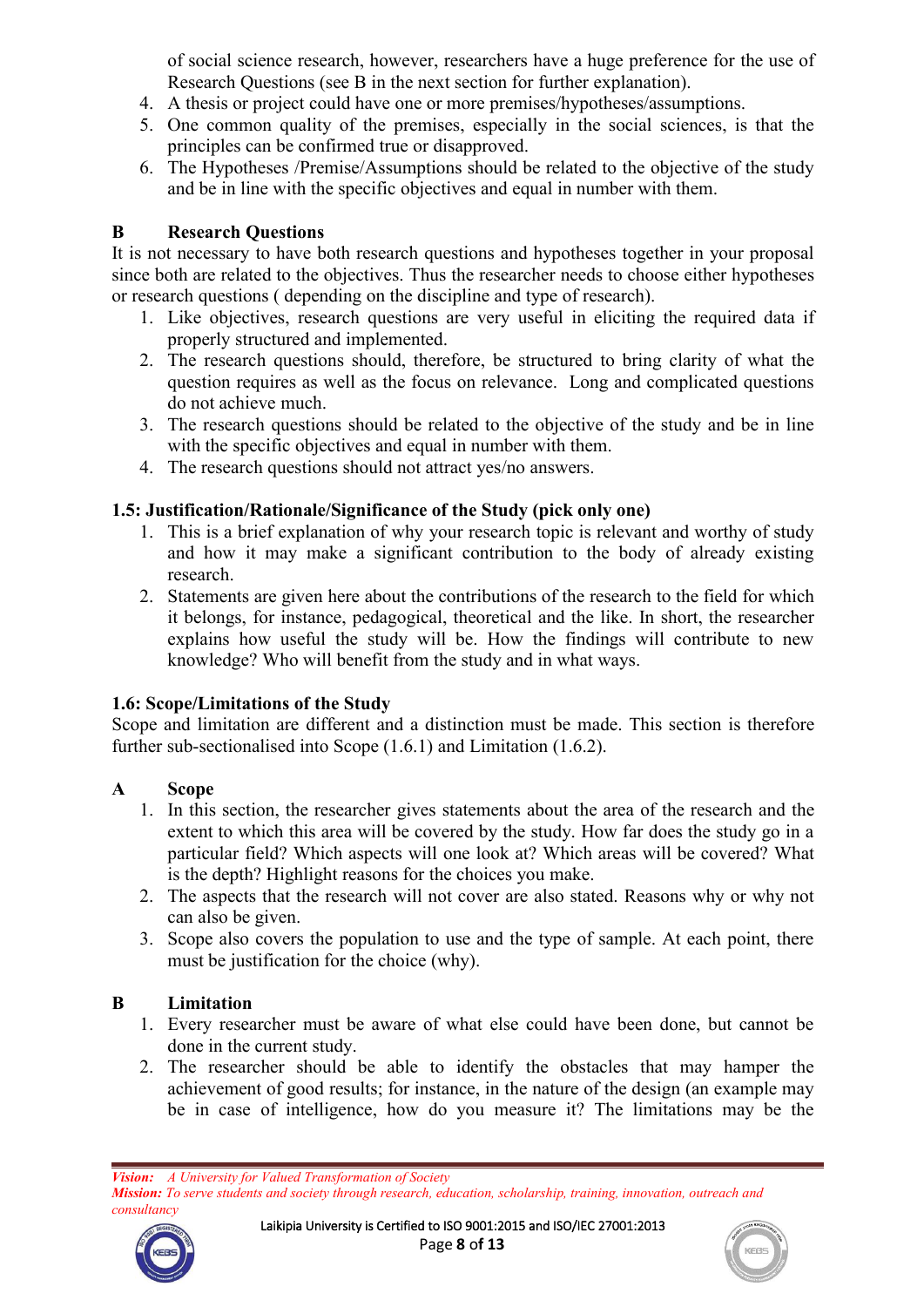instruments to use to tap the information. Instruments may even be limited in the kind of population; for instance, you cannot interview children, etc.).

- 3. Limitations can be in terms of duration of research; you might want a longitudinal research and yet you have a very short time.
- 4. It is useful to state how you will mitigate the challenges and limitations to still make your study valid.
- 5. The limitations actually come out better after the data collection process and field work; for instance, not all the questionnaires are completed or returned, respondents may be antagonistic, etc.
- 6. Note that in the thesis/project; you give both theoretical and practical limitations.

### **CHAPTER TWO:LITERATURE REVIEW**

This section consists of two sections: The literature review and the theoretical framework section. In some disciplines, there is sometimes a third section, if applicable, called the Conceptual Framework.You need to have an Introduction in the chapter usually labelled as 2.1 that talks about what the chapter contains.

### **A Literature Review**

Literature review is a formal survey of professional literature that is pertinent to your particular enquiry and the problem of the study. In this way, you will find out exactly what others have learned in relation to your enquiry/question. This process will also help frame and focus your question and move you closer to the hypothesis or research questions while at the same time, helping to contextualize or frame your research.

- 1. Literature review can be viewed as a selective and critical survey of written works of the subject area. These include (e-)journal articles, (e-)book chapters, unpublished papers (though should be limited) unpublished theses, personal communication, literature from newspapers and magazines (also to be limited).
- 2. Literature review should include current research works related to the current study and should not be more than five (5) years old except in the case of books that are considered as classicals or archival studies in that discipline area since they are timeless.
- 3. Endeavour to use current refereed journals and periodicals as much as possible.
- 4. The literature review should be an exhaustive and informative critical analysis of the selected works to reveal both what has been done and what has not yet been done, thereby revealing the gaps in knowledge that require addressing.The voice of the researcher must come out very clearly in the literature review.
- 5. The literature review provides aspects of background information which will jump start the research process and reveal the work to readers.
- 6. The review should buttresses the researcher's statement of the problem by revealing that the subject of the proposal has not yet been done as proposed.
- 7. The sub-themes in the literature review should derive from the objectives (in other words, the alignment to the objectives observed in the background to the study should be maintained in the literature review).
- 8. The literature review should have a summary of identified gaps in the reviewed literature.
- 9. References cited in the literature review must contain the surname of the author and the year of publication for the work cited. Follow the latest APA referencing style.
- 10. The review is useful in providing the theoretical framework which is eventually used to bring about the pursued results.

*Vision: A University for Valued Transformation of Society Mission: To serve students and society through research, education, scholarship, training, innovation, outreach and consultancy*



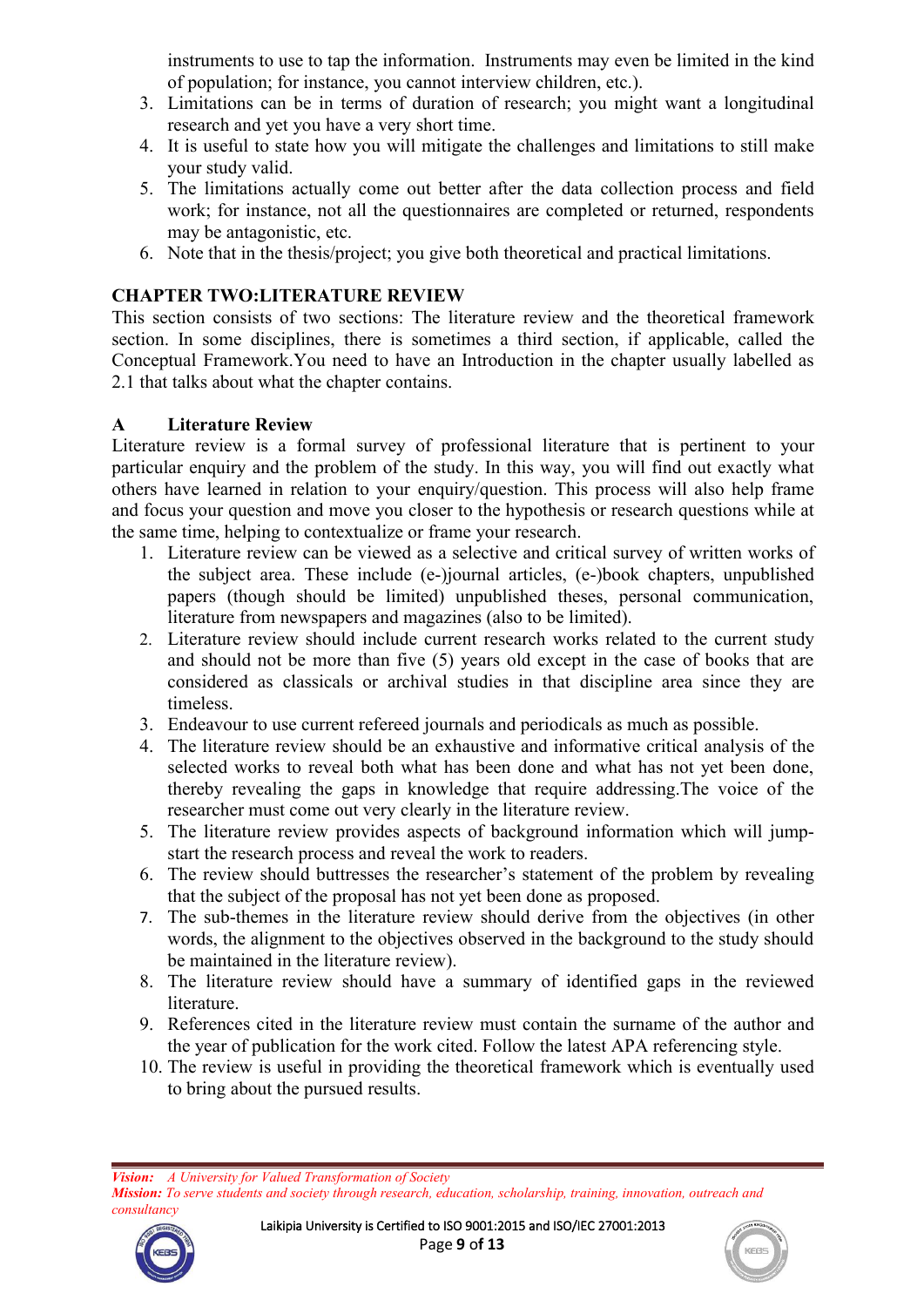# **B Theoretical Framework and Conceptual Frame Work (If Applicable)**

The conceptual framework is almost always confused with the theoretical framework of the study but they are different as we will see shortly.

## **Theoretical Framework**

- 1. This section is important because it relates and coordinates the literature review, the problem, the significance of the study and the objectives to the next major topics and the methodology.
- 2. The theoretical framework dwells on time tested theories that embody the findings of numerous investigations on how phenomena occur.
- 3. It provides a general representation of relationships between things in a given phenomenon.
- 4. It is in the theoretical framework where the researcher discusses the major theories that will be used for this study after an extensive review of literature that comprised all existing theories in the area.
- 5. The theory(-ies) provide(s) the guiding principles of the study and is therefore the foundation of the study and the lens through which the study is seen.
- 6. The pillars/tenets/principles of the theory(-ies) as well as their strengths and weakness should be given. Justification of their suitability in this research should also be explained.
- 7. If more than one theory is used, there should be a justification for the use of each and how they will complement each other.

## **Conceptual Frame Work (If Applicable)**

- 1. The conceptual framework embodies the specific direction by which the research will have to be undertaken.
- 2. It describes the relationship between specific [variables](http://schools-education.knoji.com/what-is-a-variable/) identified in the study. The variables make clear the kind of statistical treatment that will have to be used to analyse the relationship.
- 3. It also outlines the input, process and output of the whole investigation.

## **CHAPTER THREE: RESEARCH METHODOLOGY**

It is in this section of the thesis where you explain to your reader how carried out the research. This section needs to be very explicit. This section must clearly and logically flow from the literature and hypotheses. A good rule of thumb is to provide enough detail so that others could replicate all the important points of your research. Failure to provide adequate detail may raise doubts in your readers' minds about your procedures and findings. The following forms part of this section:

- 1. Introduction that tells readers what the chapter contains.
- 2. The Research Design that indicates the type of research and also justification on the choice of type of research by citing authority.
- 3. The Study Area (location of study) and justification of the choice.
- 4. The Target Population, which clearly identifies this population and justification of the choice.
- 5. Methods of Sampling that include the sample and sampling procedures, a description of the subjects and justifications for the same.
- 6. Data Collection Procedures that entail what you needed in order to begin fieldwork. These include Introductory letters from Graduate School that enabled you apply for the Institutional Ethics Review Committee (IERC) certificate as well as the National Commission on Science, Technology and Innovation (NACOSTI) permit to go to the

*Vision: A University for Valued Transformation of Society Mission: To serve students and society through research, education, scholarship, training, innovation, outreach and consultancy*



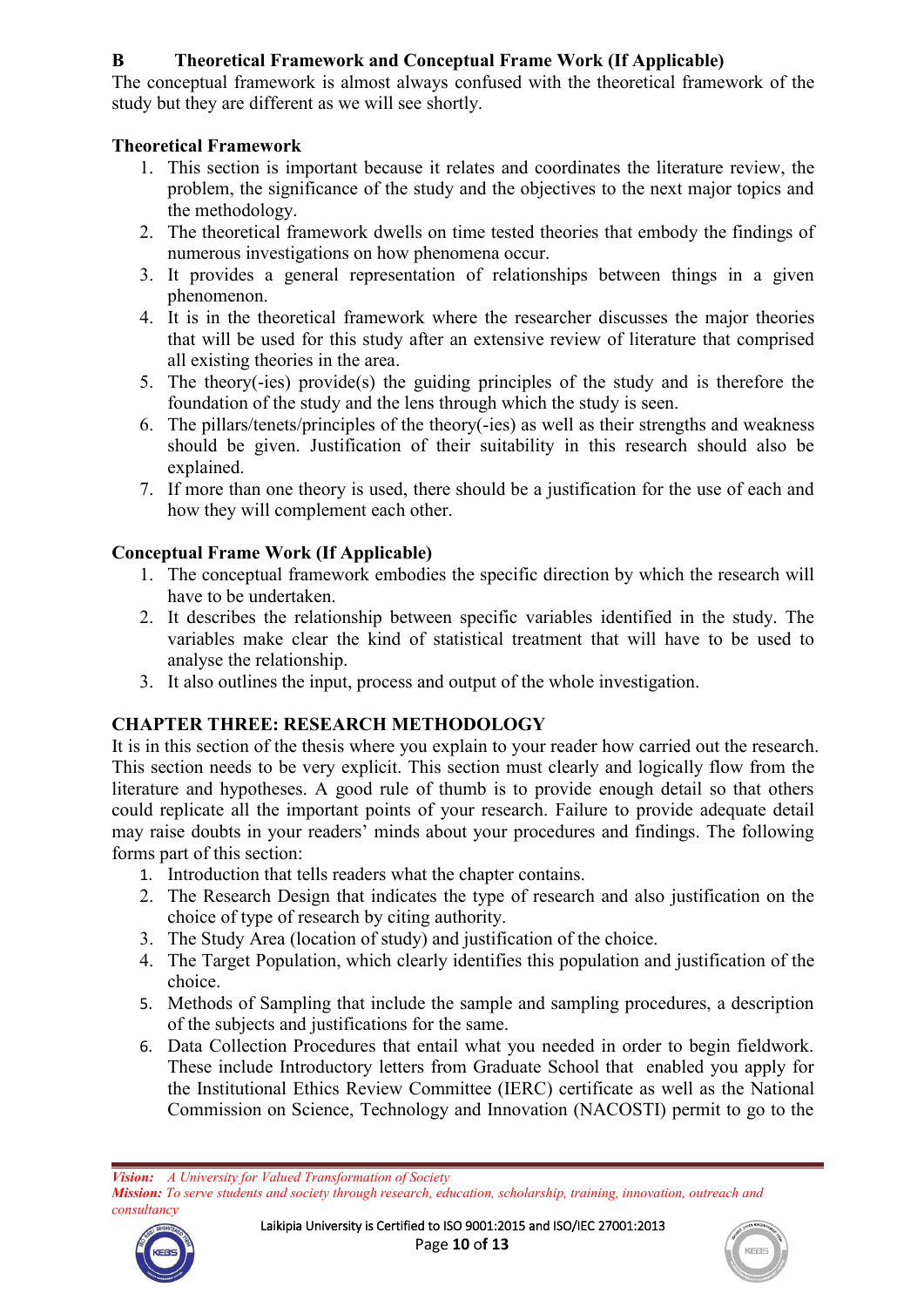field, and any other related letters that enabled you access research sites and respondents.

- 7. Methods of Data Collection that explain the research instruments used to collect data and how they were used. Justification of the choice of instruments used in the study and how they were constructed and what they were meant to achieve. These instruments include interview schedules, questionnaires, observation schedules, focus group discussions, among others.
- 8. Any pilot study carried out prior to actual field work.
- 9. Methods of Data Analysis involve how the data is presented and analysed. You need to explain how data was analysed to achieve each specific objectives. Specify which computer software you used if any, specify which statistical methods you used if any. Specify how you coded your work and what thematic approach you used if any, as well as estimations, interpretations, hypothesis testing depending on your discipline among others. Specify how data was interpreted.
- 10. Ethical Considerations for the study is a section that must be included in the study to explain how the study took care of the ethical issues that may have emerged in the course of data collection and the general study.
- 11. This chapter should be well written in order to justify the validity and reliability of the study.

#### **SUBSEQUENT CHAPTERS ON DATA PRESENTATION/ANALYSIS/DISCUSSION OF FINDINGS**

- 1. These sections must clearly and logically flow from the literature and hypotheses or research questions.
- 2. It is important that you systematically analyse the data collected and clearly discuss the outcomes of the study. This involves making clear the implications for theory and practice.
- 3. Tables and figures may be used to effectively summarise data.
- 4. In the results of your report, you make sense of what you have found. Here you not only present your findings but also talk about the possible reasons for those findings.
- 5. If your research approach was deductive, then here is where you accept or reject your hypothesis (based on your findings). In addition, in this section you should use your knowledge of the subject and literature in order to make intelligent comments about your results.
- 6. Ensure that your comments and discussions are related to, and based on your research. Do not go beyond your data.
- 7. Also, as you report and interpret your findings, you should neither exaggerate or sensationalize them nor minimize them. A straightforward matter-of-fact style is probably the best.

### **CHAPTER ON CONCLUSION AND RECOMMENDATIONS**

In the conclusion to your thesis/project report, you do a number of important things:

- 1. Summarize the main points you made in your introduction and review of the literature according to the objectives laid out.
- 2. Review (very briefly) the research methods and/or design you employed.
- 3. Repeat (in summarised form) your findings according to your objectives.
- 4. Draw conclusion for your study.
- 5. Discuss the broader implications and recommendations accruing from those findings. Do not make recommendations outside of what you did not discuss in the study.
- 6. Mention the limitations of your research (due to its scope or its weaknesses).
- 7. Offer suggestions for future research related to yours.

*Vision: A University for Valued Transformation of Society Mission: To serve students and society through research, education, scholarship, training, innovation, outreach and consultancy*



Laikipia University is Certified to ISO 9001:2015 and ISO/IEC 27001:2013 Page **11** o**f 13**

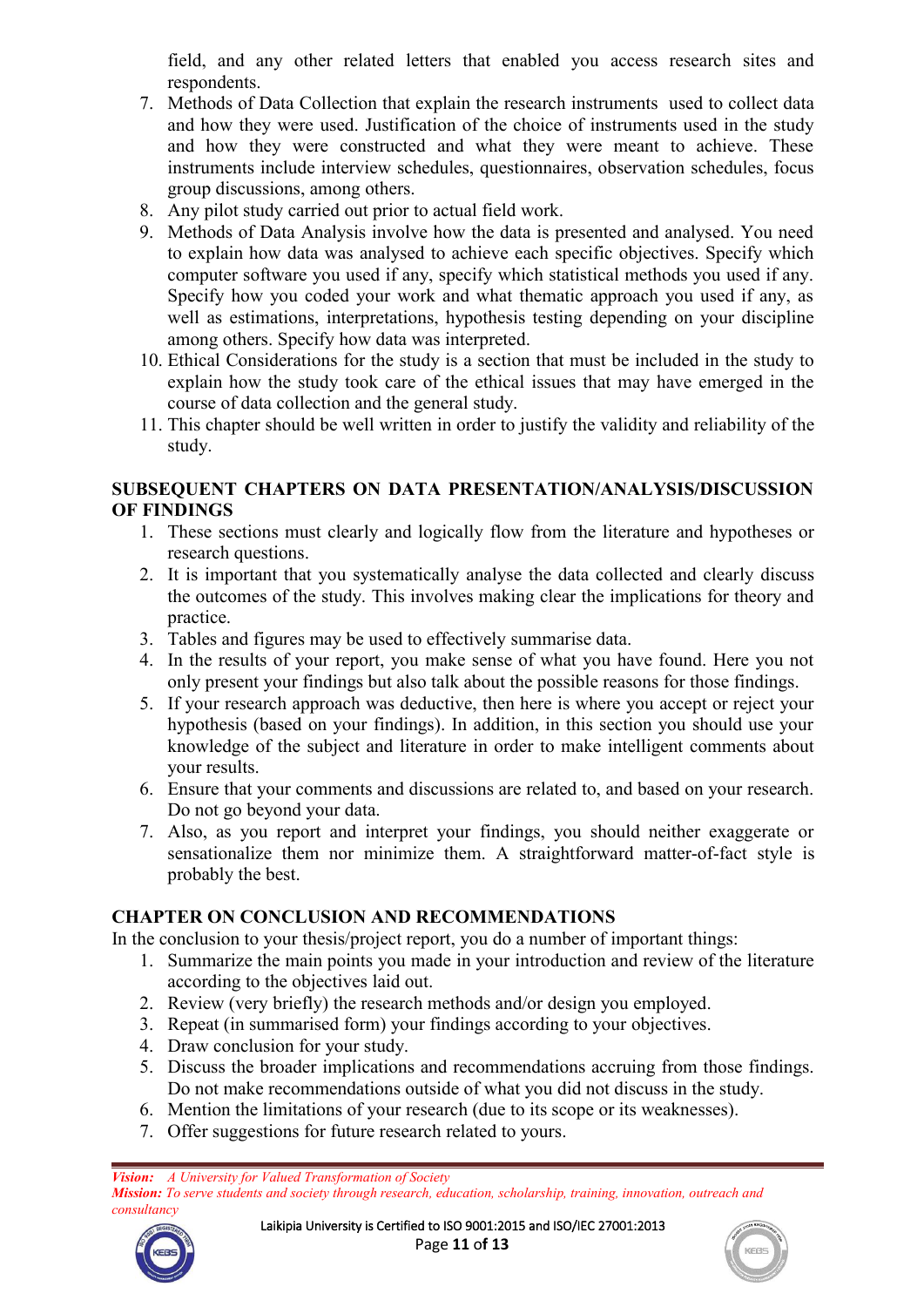### **REFERENCES/BIBLIOGRAPHY**

- 1. This contains the list of references cited in the text. This should also include also works (articles and books) that have been cited in the text.
- 2. Ensure that every citation in-text is included in the Bibliography/References and that every reference entry is cited in-text. Do not reference what you have not cited in the text.
- 3. The list should be in alphabetical order in terms of the author(s) and years.
- 4. The list is done in APA Manual (latest edition) referencing style.
- 5. Your reference books must be current and not more than five (5) years old except in the case of books that are considered as classicals or archival studies in that discipline area since they are timeless.

## **APPENDICES**

- 1. All materials which do not fit easily or break the flow of the mainstream of the body or text but are relevant to the work as a whole should be retained as appendices and placed in this section.
- 2. Items like introduction letters, research permits, pictures, transcripts, questionnaires and interview guides, just to mention a few, should appear in the appendix.
- 3. The appendices are placed after the references/bibliography.

# **V GUIDELINES ON TABLES AND FIGURES**

- 1. Before the table or figure is presented, an introductory statement should be made.
- 2. Discussion should also follow the tables or figures.
- 3. Place a table or figure immediately after the first mention of it in the text on the same page if there is room, or immediately on the following page to provide easy connection and referencing. However tables or figures of peripheral importance to the text may be placed in an appendix.
- 4. All tables and figures must be referred to in the text by number (for instance, '… as discussed in Table 3.1' or' Figure 1.4' and not by a phrase such as 'as discussed in the the \*following table…'). This will ensure that referencing is user-friendly and takes care of possible ambiguities leading to possible misinterpretations.
- 5. Words included within the figure should be typed unless there are technical reasons why this is not possible.
- 6. List and caption photographs as Figures unless you wish to have a separate list of photographs or plates.
- 7. If a table/figure is set up in landscape orientation then it should always be on a page by itself. Landscaped materials must be placed reading outward (i.e., with the top of the table/figure at the binding [left] side of the page). This page must have a page number. The page number, however, should be in portrait orientation like all other page numbers.
- 8. Each figure must have a caption that begins with the word 'Figure' ('F' capitalized) and the figure number, followed by a brief description of the figure. This must be placed below the figure, with one blank line separating the bottom of the figure and the top of the caption as follows - Figure, Chapter number, Figure number, Description **(e.g. Fig. 4.3: Trends in inflation in Kenya).** Numbering should be: Figure 1.1, 1.2, 1.3, etc., for tables on Chapter 1. Similarly Figure 2.1, 2.2, 2.3 ……on Chapter 2; Figure 3.1, 3.2, 3.3 ….. on chapter three; Figure 4.1, 4.2, 4.3 …..on chapter 4; Figure 5.1, 5.2, 5.3 on chapter 5, etc. Note that numbering is done according to the chapter.

*Vision: A University for Valued Transformation of Society Mission: To serve students and society through research, education, scholarship, training, innovation, outreach and*



*consultancy*